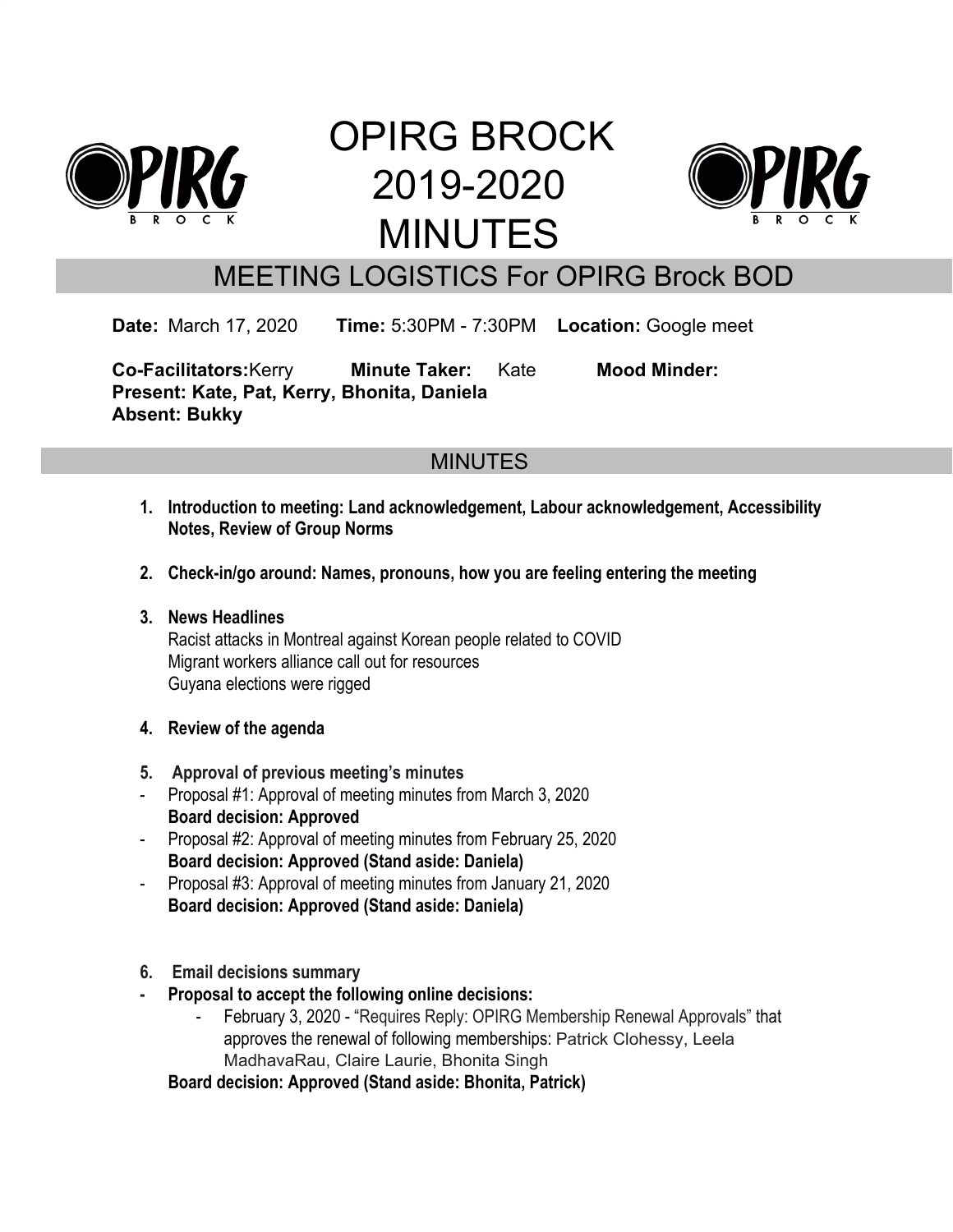#### **7. Community Opt-Ins**

- None at this time
- Approved members still need follow ups
- Task: Kerry make sure follow ups go out offering e-transfer
- Task: Pat offered to follow up with Trinity Lamb

#### **8. Board reports**

#### **Bhonita:**

- Brad was supposed to email a final draft of the agreement
- No draft has been sent
- Task: Call tomorrow
- Task: Need confirmation about costs being under \$2000 we need an invoice
- Keeping up with Provincial
	- Zina's pay was paid out to her and her ROE was sent
	- York Board is pursuing litigation but there are still many options. For this, Provincial is looking into how to support staff

#### **Patrick:**

# -

#### **Kate:**

- Met with Kerry and talked about staff options
- Put out statement for COVID 19 for NRJ
- Read Collective Agreement, made notes and list of questions
- Attended CUPE 4207 GMM on the 12th

#### **Bukky:**

- Not present

#### **Daniela:**

- Talked to OUTNiagara about grant, need to follow up

# **9. Staff reports**

# **Kerry**

- Submitted Freedonia Grant for the Free Store (\$1000 per year for 3 years)
- Got confirmation email
- Attended CUPE 4207 GMM on the 12th
- Was working on getting food for events until it was cancelled
- Promoted events until they got cancelled
- Worked on finances, board training
- NSN core meeting
- Answered inquiries about free store, potential statement
- Some vendors were rude and uninvited to future market planning
- Sharing stuff on social media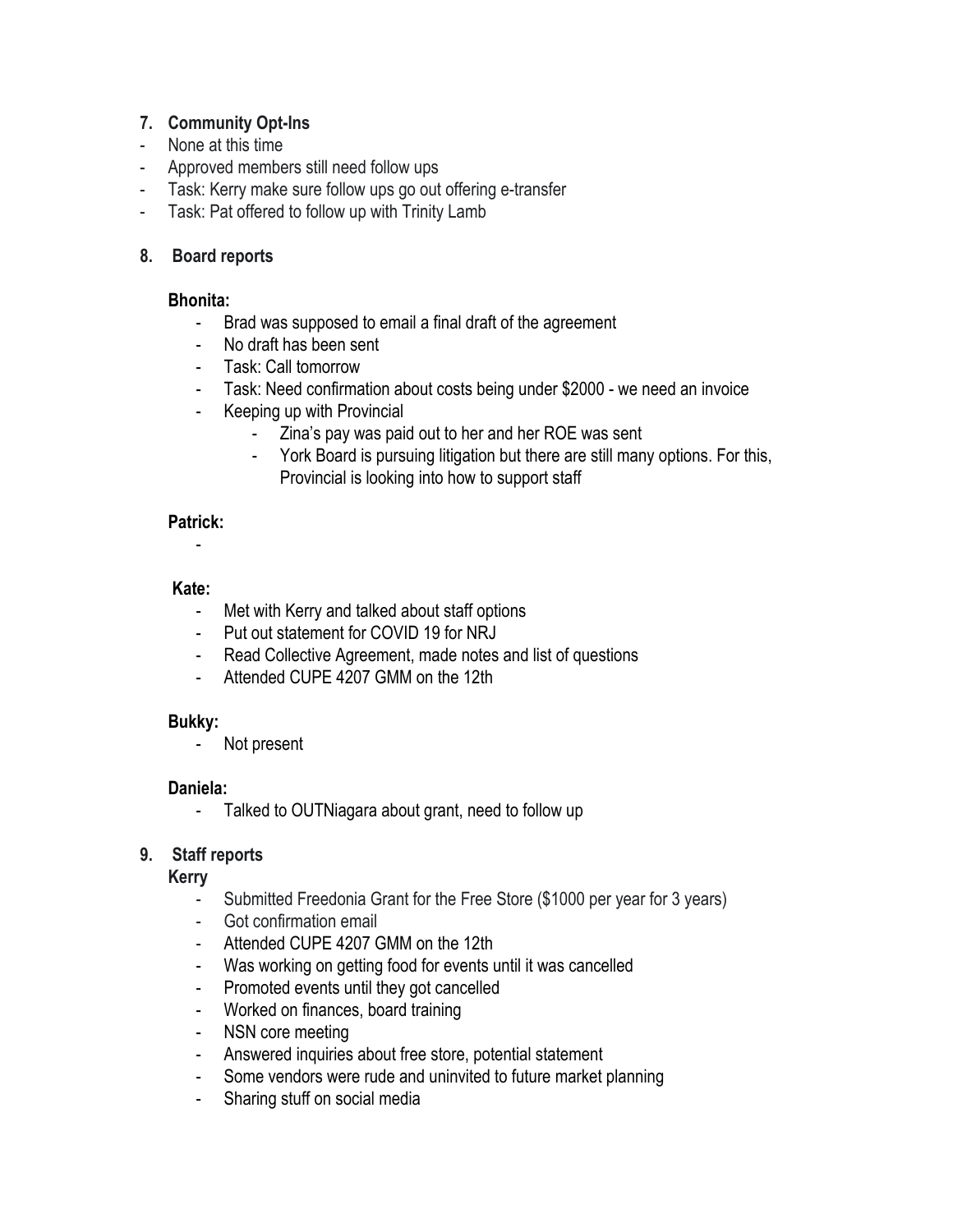- Waiting on email about supervised students

# **10. Committee Updates, Feedback, Goals, & Proposals**

- Finance:
	- Go through FInance Report
		- CUPE will give us \$10,000
	- Got \$500 for printing materials for the coming out monologues from HRE
	- OPIRG-SJC Money
		- \$10,000 from BUSU, \$2000 left
			- \$1000 for contributors to coming out monologues
		- We lose this on April 30
	- Culture Days Funding
		- Due at the end of March
	- Women's Campus Safety Grant
		- Apply before April 30
	- Staffing Options Chart
- **Communications** 
	- New DisOrientation Guides were printed
	- Prioritizing sharing Wet'suwet'en content and sharing
	- Task: Kerry send social media logins
- **Accountability** 
	- See Bhonita's board report

# **11. Items brought forward:**

- Election of Official Officers (President, Vice President, Secretary, Treasurer) NEXT MEETING
- **Slack** 
	- How we want to use it
	- Everyone, please use this more
- CUPE money
	- Has already been covered
- Physical Space Option
	- Discussion is delayed because of COVID

# **12. New Items:**

- Endorsing Hamnah Shahid in her GSA election
- **Board decision: Approved (Bhonita, Kate, Daniela)**
- COVID 19 Responses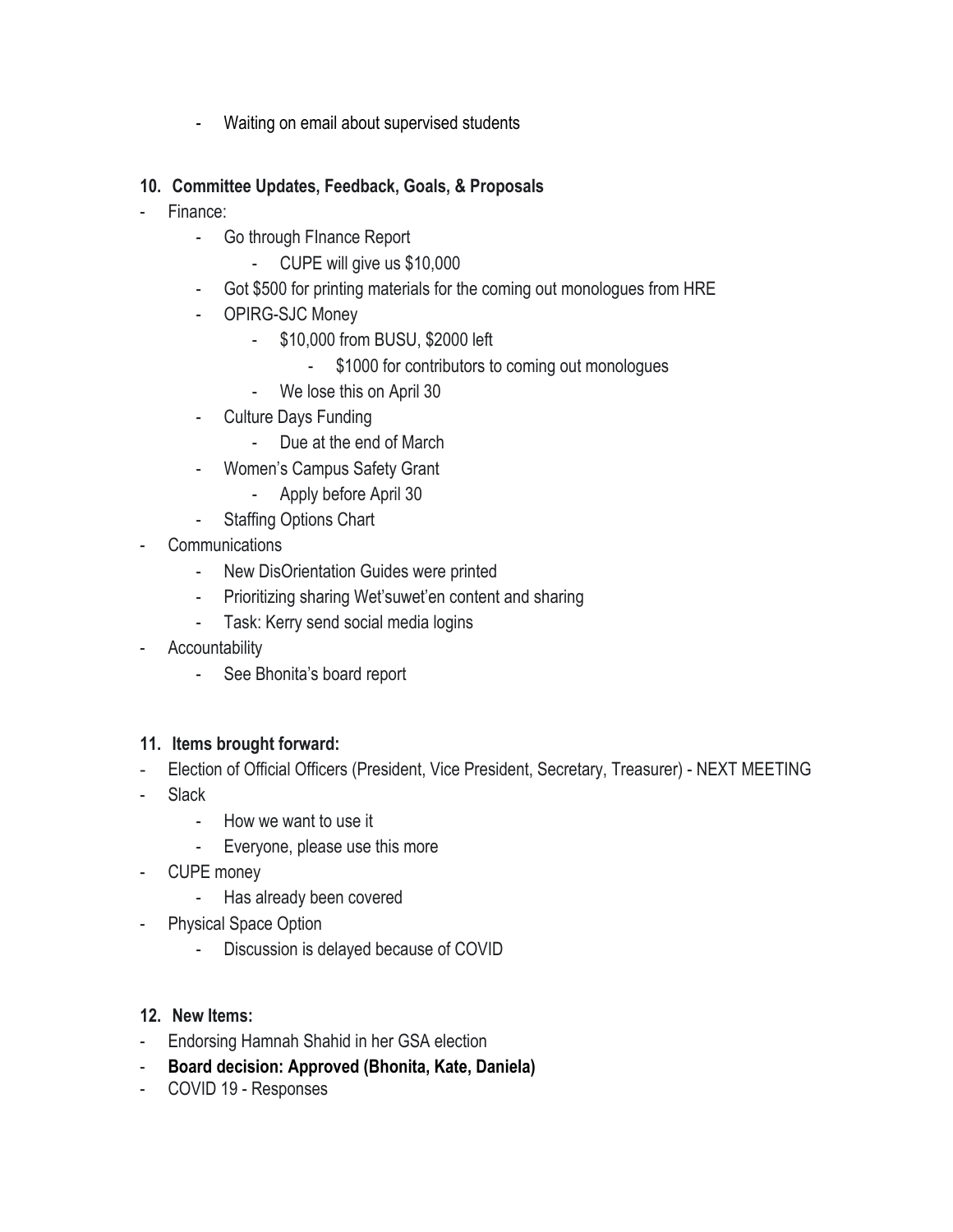- How is everyone? Are there any specific concerns?
- Updates about events & projects
	- International student webinar on Friday
	- Migrant workers alliance for change has expanded to international students, all immigrants in Canada
	- Caremongering Niagara Page
		- Discussion about how to connect Free Store to this
- How and where we should be focussing support
- What this means for Board Meetings & AGM (March 31, April 21)
- Issuing a statement
- What does it mean for Kerry? (As staff,union, etc)
- Proposal: Postponing AGM to late June (and therefore current Board remains in effect until that time)
- **Board decision: Approved (Bhonita, Kate, Daniela)**
- Proposal: Staff Vacation time
	- Proposal: From March 18, 2020 March 31, 2020 Kerry would like to access a minimum of 10 vacation days and maximum of 12 vacation days.
		- Kerry currently has 14 vacation days available

#### - **Board decision: Approved (Bhonita, Kate, Daniela)**

- Dealing with current programming
	- Placement students
	- The Coming Out Monologues
	- Niagara Skills Network
	- The Free Store

-

#### **13. Next Meeting:**

**1st week of march:** March 31st, 2020

#### **DECISION SUMMARY**

- Proposal #1: Approval of meeting minutes from March 3, 2020 **Board decision: Approved**
- Proposal #2: Approval of meeting minutes from February 25, 2020 **Board decision: Approved (Stand aside: Daniela)**
- Proposal #3: Approval of meeting minutes from January 21, 2020 **Board decision: Approved (Stand aside: Daniela)**
- **- Proposal to accept the following online decisions:**